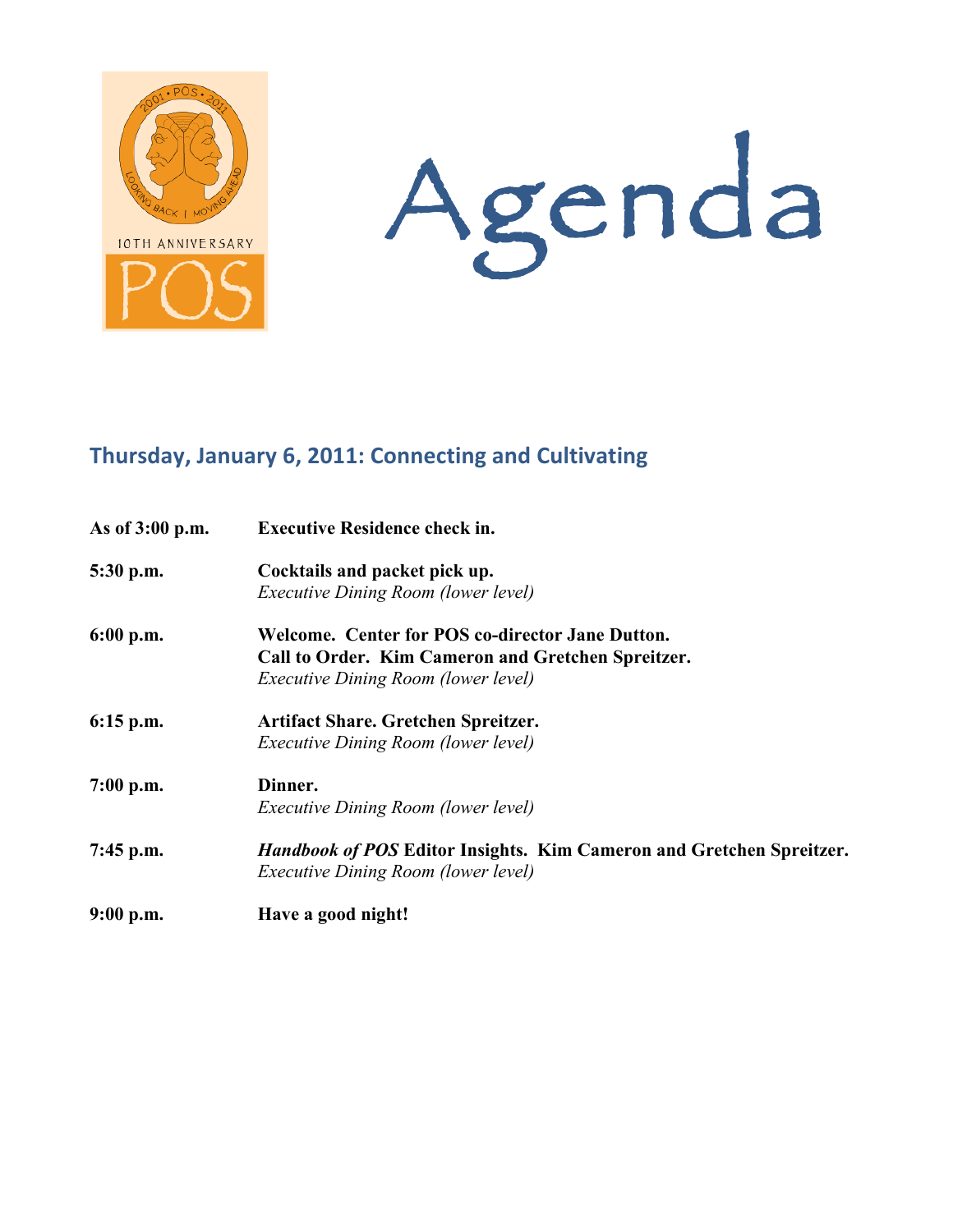# Friday, January 7, 2011: Sharing and Energizing

| $7:15 - 8:00$ a.m. | Optional - Low-impact stretching class (beginner yoga level).<br>R0320                                                                                                                                                                                                                                                                                                                                                                                                                                                                                                                                                                                                 |
|--------------------|------------------------------------------------------------------------------------------------------------------------------------------------------------------------------------------------------------------------------------------------------------------------------------------------------------------------------------------------------------------------------------------------------------------------------------------------------------------------------------------------------------------------------------------------------------------------------------------------------------------------------------------------------------------------|
|                    | Note: A staff member will be at the Executive Residence Front Desk immediately<br>before the class to escort participants to the class location.                                                                                                                                                                                                                                                                                                                                                                                                                                                                                                                       |
| 8:30 a.m.          | Breakfast.<br>The Colloquium.                                                                                                                                                                                                                                                                                                                                                                                                                                                                                                                                                                                                                                          |
|                    |                                                                                                                                                                                                                                                                                                                                                                                                                                                                                                                                                                                                                                                                        |
| $9:00$ a.m.        | Call to order and conference goals. Brad Owens.<br>The Colloquium.                                                                                                                                                                                                                                                                                                                                                                                                                                                                                                                                                                                                     |
| $9:15$ a.m.        | 2010 Award for Best Paper in POS. Wayne Baker.<br>Key note by Stuart Bunderson. (Note: Please see Award for Best Paper in POS<br>sheet at the end of this agenda for information on the winning submission.)<br>The Colloquium.                                                                                                                                                                                                                                                                                                                                                                                                                                        |
| $10:00$ a.m.       | Break.<br>The Colloquium.                                                                                                                                                                                                                                                                                                                                                                                                                                                                                                                                                                                                                                              |
| $10:15$ a.m.       | High-Impact Findings. Kristina Workman.<br>Please see conference folder for "Research Interests" roster for group and room<br>assignments.<br>1 - Individual Attributes - Avi Carmeli - $R1216$<br>2 – Positive Emotions – Laura Rees – $R1218$<br>$3$ – Strengths and Virtues – Jeff Bednar – $R2216$<br>4 – Positive Relationships – Chris Myers – $R2218$<br>$5 -$ Positive Human Resource Practices – Samir Nurmohamed – $R6320$<br>$6 -$ Positive Organizational Processes – Brent Rosso – $R2228$<br>7 – Positive Leadership and Change – Ned Wellman – $R2236$<br>8 – Problems and Challenges – Laurie Milton – $R0218$<br>9 – Expanding – Maria Farkas – R6325 |
| 11:45 a.m.         | Lunch and Report Outs. Kristina Workman.<br>The Colloquium.                                                                                                                                                                                                                                                                                                                                                                                                                                                                                                                                                                                                            |
| $1:15$ p.m.        | Break.<br>The Colloquium.                                                                                                                                                                                                                                                                                                                                                                                                                                                                                                                                                                                                                                              |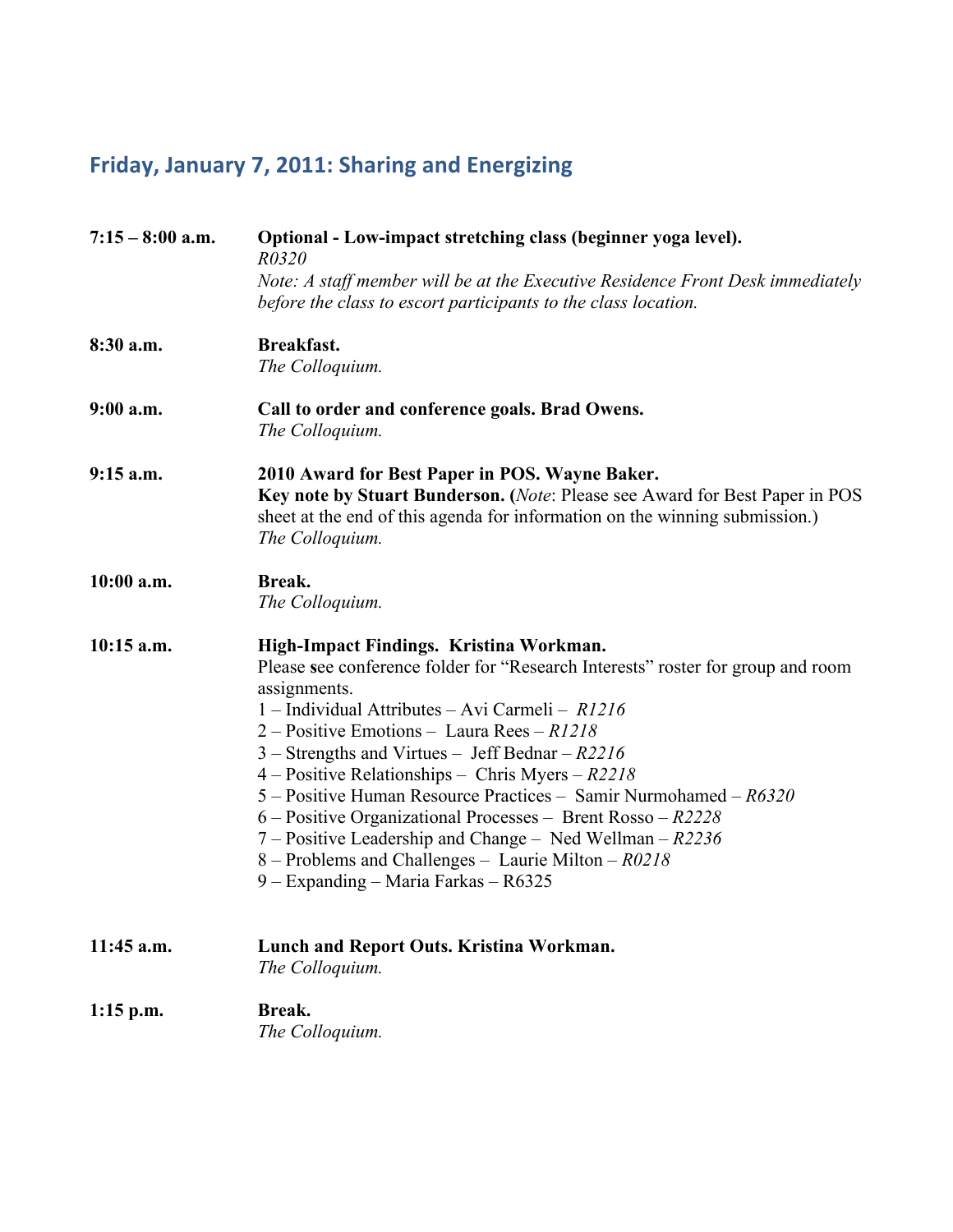| $1:30$ p.m. | Seed Presentations: Using a POS Lens to Enrich Organizational Studies.<br>Kristina Workman. Facilitator: Jane Dutton. Presenters: Jennifer<br>Petriglieri, Mary Ann Glynn, and Jean Bartunek. (Open to ICOS)<br>The Colloquium. |
|-------------|---------------------------------------------------------------------------------------------------------------------------------------------------------------------------------------------------------------------------------|
| 3:00 p.m.   | Break.<br>The Colloquium.                                                                                                                                                                                                       |
| $3:15$ p.m. | <b>Future Research. Brad Owens.</b><br>The Colloquium.<br>Please see conference folder for "Future Research" roster for group and room<br>assignments.                                                                          |
| $4:15$ p.m. | <b>Poster Session: Future Research. Brad Owens.</b><br>The Colloquium.                                                                                                                                                          |
| $4:45$ p.m. | Wrap up: Key themes, future path. Brad Owens.<br>The Colloquium.                                                                                                                                                                |
| $5:00$ p.m. | Break.<br>Various locations.                                                                                                                                                                                                    |
| 6:20 p.m.   | <b>Re-convene with 58 Greene.</b><br>The Colloquium.                                                                                                                                                                            |
| $6:30$ p.m. | Welcome and evening overview. MC Lynn Wooten.<br>The Colloquium.                                                                                                                                                                |
| $6:40$ p.m. | Dinner.<br>The Colloquium.                                                                                                                                                                                                      |
| $7:50$ p.m. | <b>Chazz Miller. Introduction by Lynn Wooten.</b><br>The Colloquium.                                                                                                                                                            |
| 8:00 p.m.   | Escape your cocoon. Chazz Miller.<br>The Colloquium.                                                                                                                                                                            |
| By 10 p.m.  | Have a good night!                                                                                                                                                                                                              |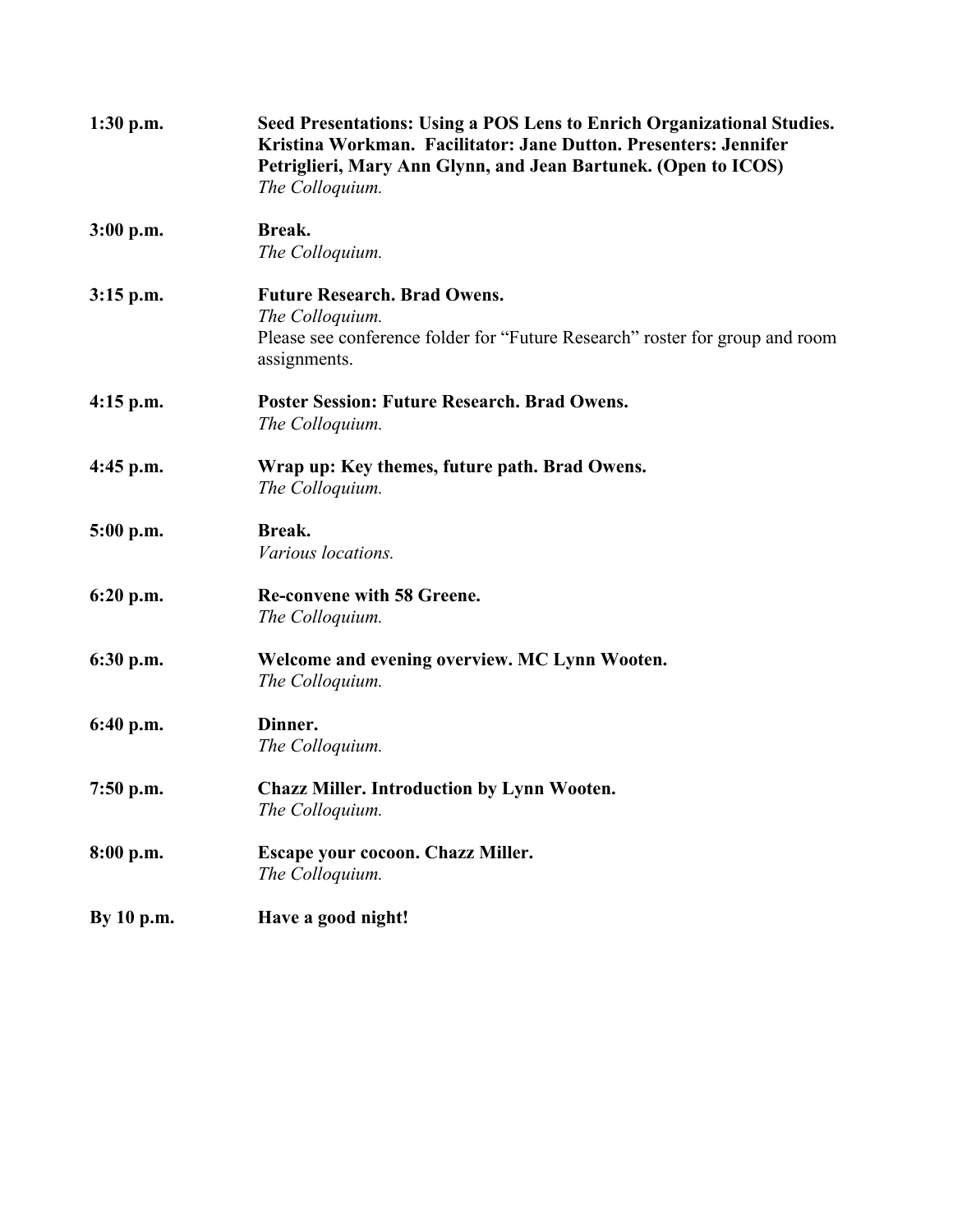# **Saturday, January 8, 2011: Creating and Building**

| $7:15 - 8:00$ a.m. | Optional - Low-impact stretching class (beginner yoga level).<br>W0768 (Wyly Hall lower level, adjacent to Executive Residence)<br>Note: A staff member will be at the Executive Residence Front Desk immediately<br>before the class to escort participants to the class location. |
|--------------------|-------------------------------------------------------------------------------------------------------------------------------------------------------------------------------------------------------------------------------------------------------------------------------------|
| $8:30$ a.m.        | <b>Breakfast.</b><br>The Colloquium.                                                                                                                                                                                                                                                |
| $9:00$ a.m.        | Call to order. Kim Cameron and Gretchen Spreitzer.<br>Priming. Kim Cameron and Gretchen Spreitzer.<br>The Colloquium.                                                                                                                                                               |
| $9:30$ a.m.        | Create product.<br>The Colloquium.<br>Please see conference folder for "Research Interests" roster.                                                                                                                                                                                 |
| 10:30 a.m.         | Break.<br>The Colloquium.                                                                                                                                                                                                                                                           |
| 10:45 a.m.         | Report outs. Kim Cameron and Gretchen Spreitzer.<br>The Colloquium.                                                                                                                                                                                                                 |
| $11:45$ a.m.       | Lunch, Conclusion, Evaluation.<br>The Colloquium.                                                                                                                                                                                                                                   |
| $12:30$ p.m.       | <b>Departure</b>                                                                                                                                                                                                                                                                    |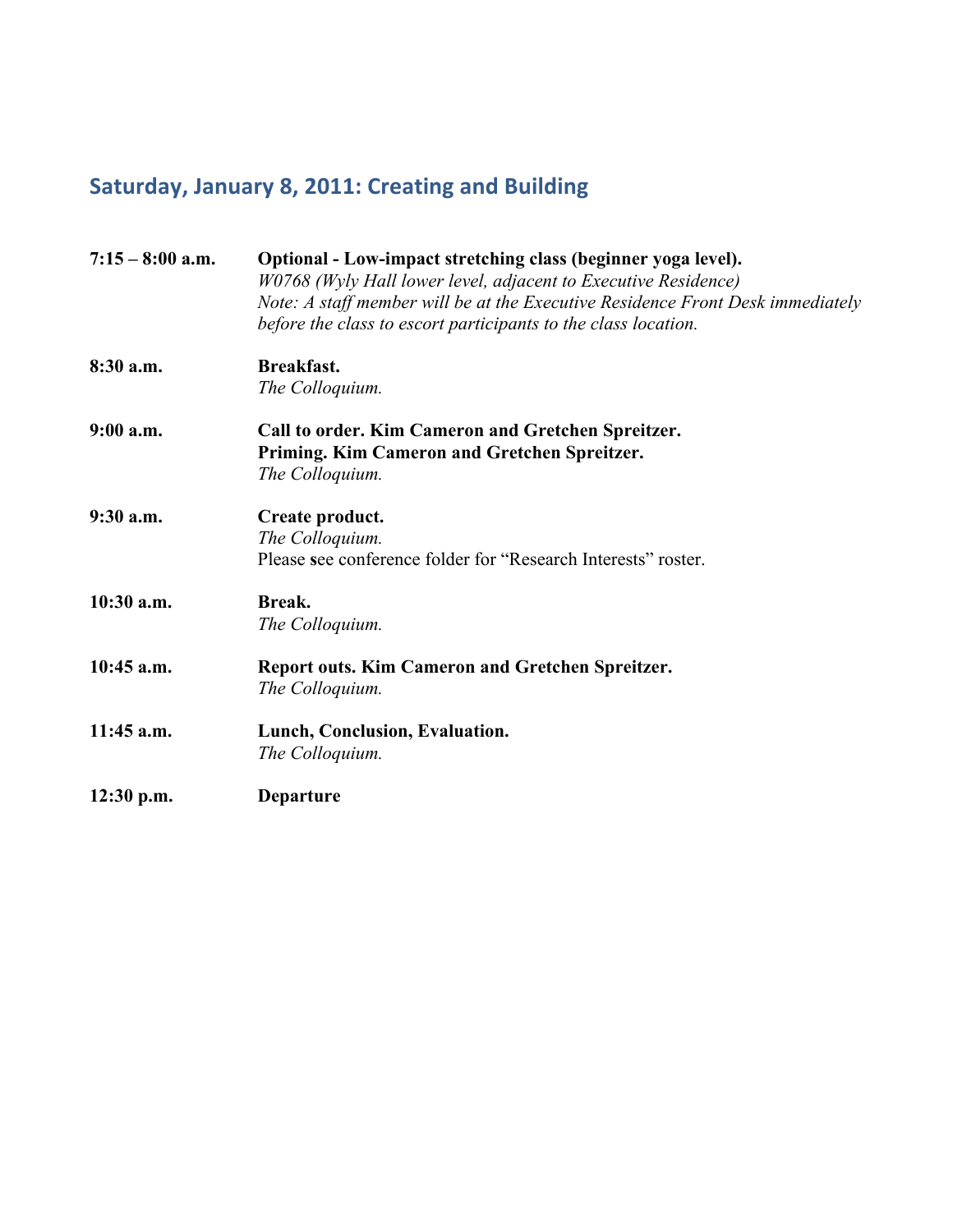# **Conference website**

http://www.posconference.org/

# **Funding**

The Center for POS gratefully acknowledges the following University of Michigan areas for their support of the conference:

- Research Office, Stephen M. Ross School of Business
- Interdisciplinary Committee on Organizational Studies (ICOS)
- University Human Resources
- Executive Education, Stephen M. Ross School of Business

## **Conference Organizer Contact Information**

Janet Max (734) 546-3455 (cell)

#### **Internet Access**

Non-U-M-affiliated attendees – internet access is available via Ross Wireless Lite.

## **Location**

Please see next page.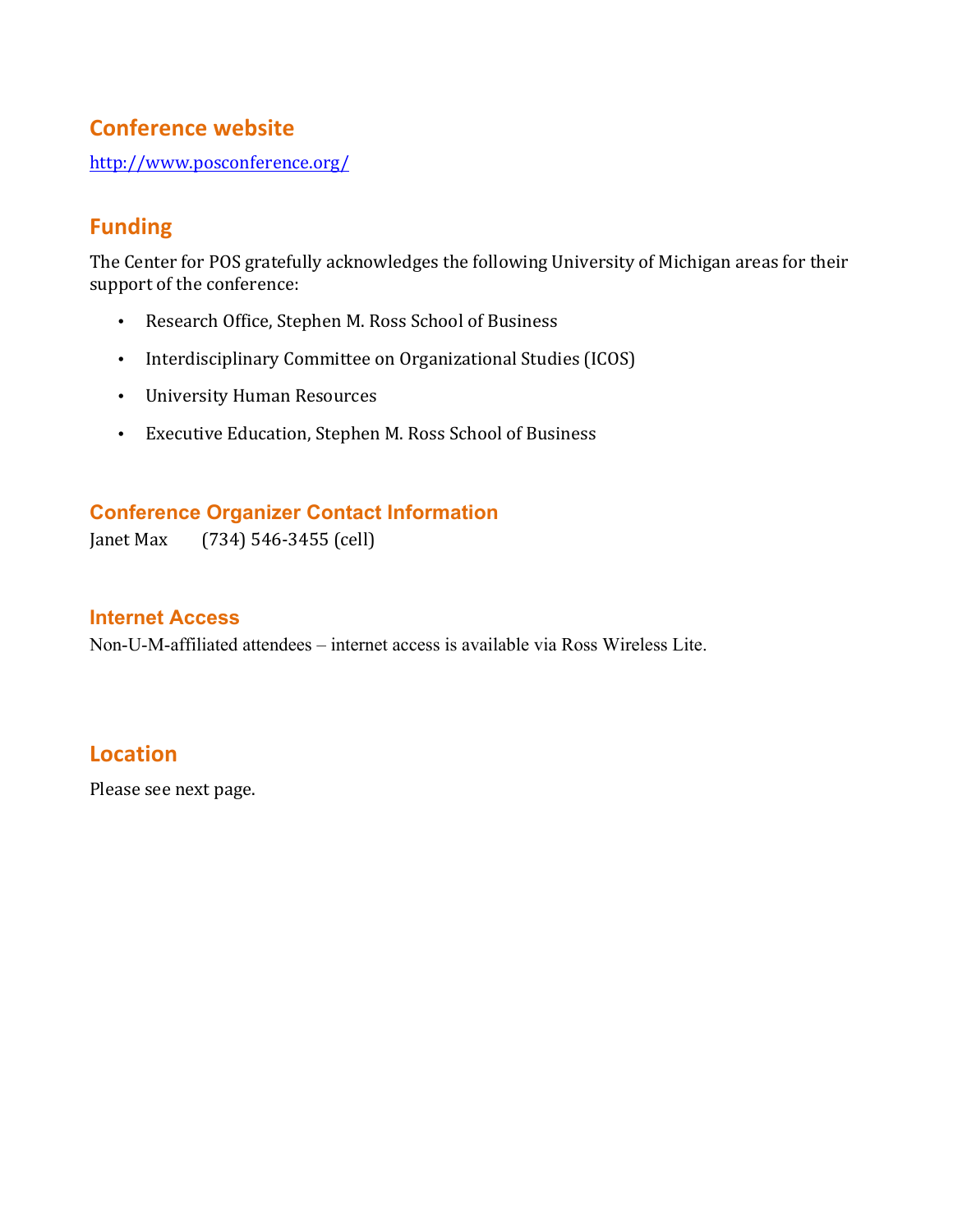# **Location**

Accommodations and conference activities are all at the Stephen M. Ross School of Business *campus; all buildings are connected on the second floor.* 

### **Parking**

Two-hour and four-hour metered parking is available around the building, and the Forest Avenue Structure, a public lot is located at 650 South Forest Avenue, is about three blocks away from the Ross School campus.

### **Accommodations**

**Executive Residence** 710 East University Ann Arbor, MI 48109 Front desk: 734-764-ROSS (7677).

#### **Thursday evening dinner**

**Dining Room, Executive Residence lower level**

### **Friday and Saturday activities**

#### **The Colloquium**

The Colloquium is located on the sixth floor of the Ross Building at the Stephen M. Ross School of Business, 701 Tappan Street (at Hill Street), Ann Arbor, Michigan 48109-1234. From the main entrance of the Ross Building, cross the Winter Garden (open area with tables and chairs) diagonally, and take one of the elevators to the sixth floor. Turn right out of the elevator and proceed along the corridor; the Colloquium will be on your right.